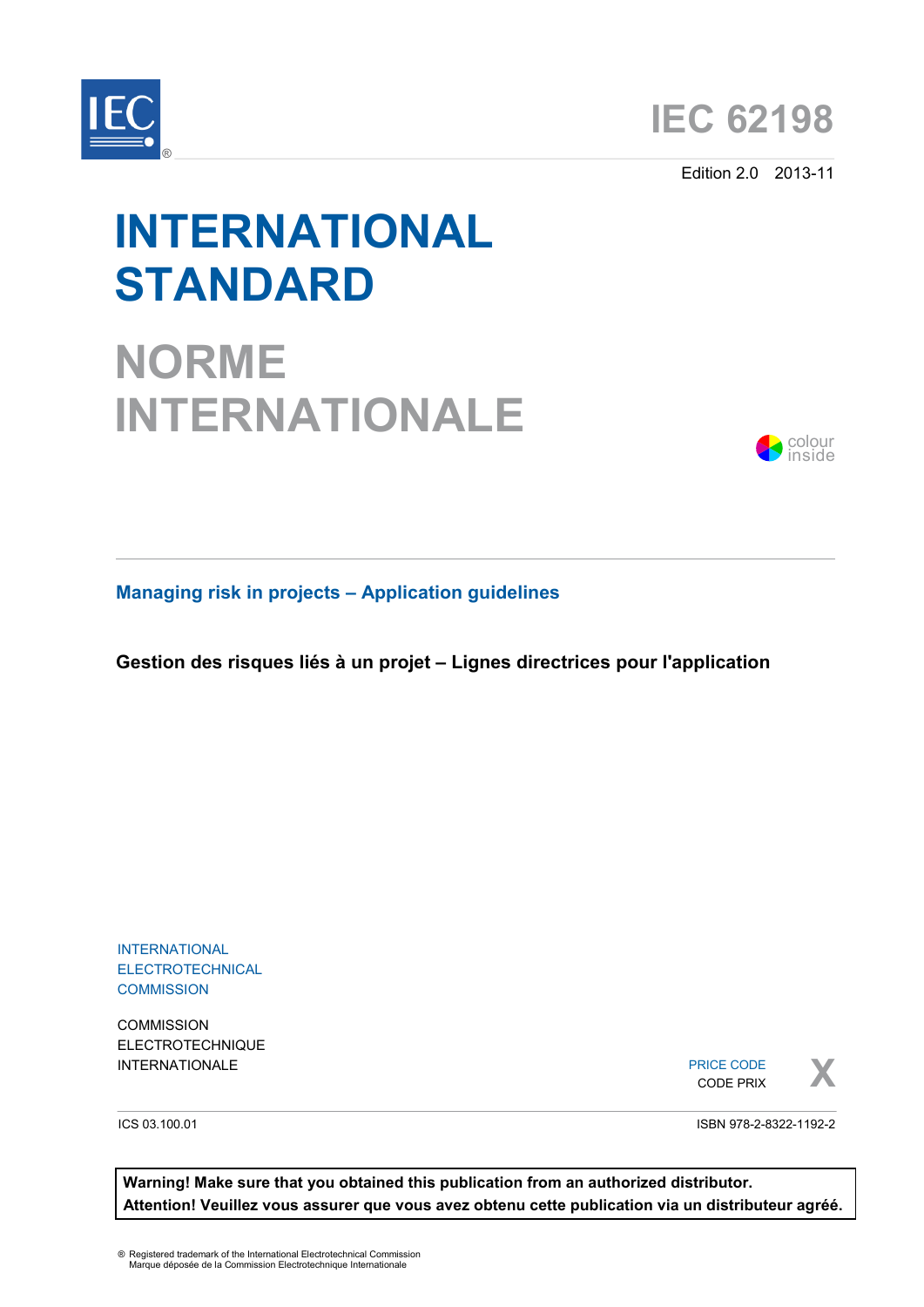| <b>CONTENTS</b> |  |
|-----------------|--|
|-----------------|--|

| 1              |            |       |                                                                    |  |
|----------------|------------|-------|--------------------------------------------------------------------|--|
| 2              |            |       |                                                                    |  |
| 3              |            |       |                                                                    |  |
| 4              |            |       |                                                                    |  |
| 5              |            |       |                                                                    |  |
| 6              |            |       |                                                                    |  |
|                |            |       |                                                                    |  |
|                | 6.1        |       |                                                                    |  |
|                | 6.2<br>6.3 |       |                                                                    |  |
|                |            | 6.3.1 |                                                                    |  |
|                |            | 6.3.2 | Establishing the project risk management policy14                  |  |
|                |            | 6.3.3 |                                                                    |  |
|                |            | 6.3.4 |                                                                    |  |
|                |            | 6.3.5 |                                                                    |  |
|                |            | 6.3.6 | Establishing internal project communication and reporting          |  |
|                |            |       |                                                                    |  |
|                |            | 6.3.7 | Establishing external project communication and reporting          |  |
|                | 6.4        |       |                                                                    |  |
|                |            | 6.4.1 | Implementing the framework for managing project risk17             |  |
|                |            | 6.4.2 | Implementing the project risk management process17                 |  |
|                | 6.5        |       | Monitoring and review of the project risk management framework 17  |  |
|                | 6.6        |       | Continual improvement of the project risk management framework  18 |  |
| $\overline{7}$ |            |       |                                                                    |  |
|                | 7.1        |       |                                                                    |  |
|                | 7.2        |       |                                                                    |  |
|                | 7.3        |       |                                                                    |  |
|                |            | 7.3.1 |                                                                    |  |
|                |            | 7.3.2 |                                                                    |  |
|                |            | 7.3.3 |                                                                    |  |
|                |            | 7.3.4 | Establishing the context of the project risk management            |  |
|                |            | 7.3.5 |                                                                    |  |
|                |            | 7.3.6 |                                                                    |  |
|                | 7.4        |       |                                                                    |  |
|                |            | 7.4.1 |                                                                    |  |
|                |            | 7.4.2 |                                                                    |  |
|                |            | 7.4.3 |                                                                    |  |
|                |            | 7.4.4 |                                                                    |  |
|                | 7.5        |       |                                                                    |  |
|                |            | 7.5.1 |                                                                    |  |
|                |            | 7.5.2 |                                                                    |  |
|                |            | 7.5.3 |                                                                    |  |
|                | 7.6<br>7.7 |       |                                                                    |  |
|                |            |       | Recording and reporting the project risk management process27      |  |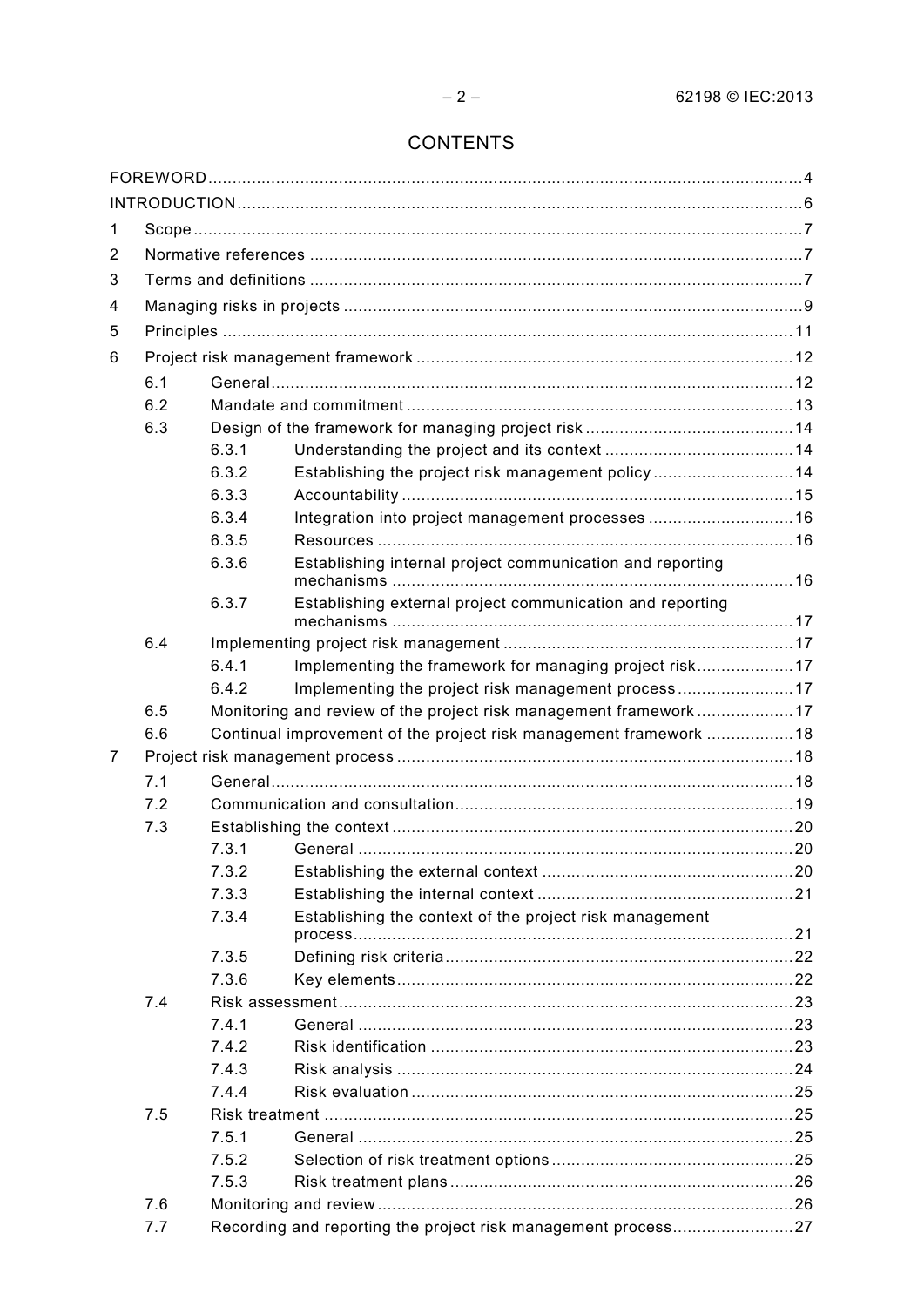|     | 7.7.1  |                                                                                    |  |
|-----|--------|------------------------------------------------------------------------------------|--|
|     | 7.7.2  |                                                                                    |  |
|     | 7.7.3  |                                                                                    |  |
|     | 7.7.4  |                                                                                    |  |
|     |        |                                                                                    |  |
| A.1 |        |                                                                                    |  |
| A.2 |        |                                                                                    |  |
|     | A.2.1  |                                                                                    |  |
|     | A.2.2  |                                                                                    |  |
|     | A.2.3  |                                                                                    |  |
|     | A.2.4  | Risk management context for a power enhancement project33                          |  |
|     | A.2.5  |                                                                                    |  |
|     | A.2.6  |                                                                                    |  |
|     | A.2.7  |                                                                                    |  |
|     | A.2.8  |                                                                                    |  |
|     | A.2.9  |                                                                                    |  |
|     | A.2.10 |                                                                                    |  |
|     |        |                                                                                    |  |
|     |        | Figure 3 - Project risk management process, adapted from ISO 3100019               |  |
|     |        |                                                                                    |  |
|     |        |                                                                                    |  |
|     |        |                                                                                    |  |
|     |        |                                                                                    |  |
|     |        |                                                                                    |  |
|     |        | Table A.3 - Stakeholders and communication needs for a civil engineering project31 |  |
|     |        |                                                                                    |  |
|     |        | Table A.5 - Internal context for a private sector infrastructure project33         |  |
|     |        |                                                                                    |  |
|     |        |                                                                                    |  |
|     |        | Table A.8 - Key elements and workshop planning guide for a defence project 36      |  |
|     |        | Table A.9 - Key elements for establishing a new health service organization36      |  |
|     |        |                                                                                    |  |
|     |        |                                                                                    |  |
|     |        |                                                                                    |  |
|     |        |                                                                                    |  |
|     |        |                                                                                    |  |
|     |        |                                                                                    |  |
|     |        |                                                                                    |  |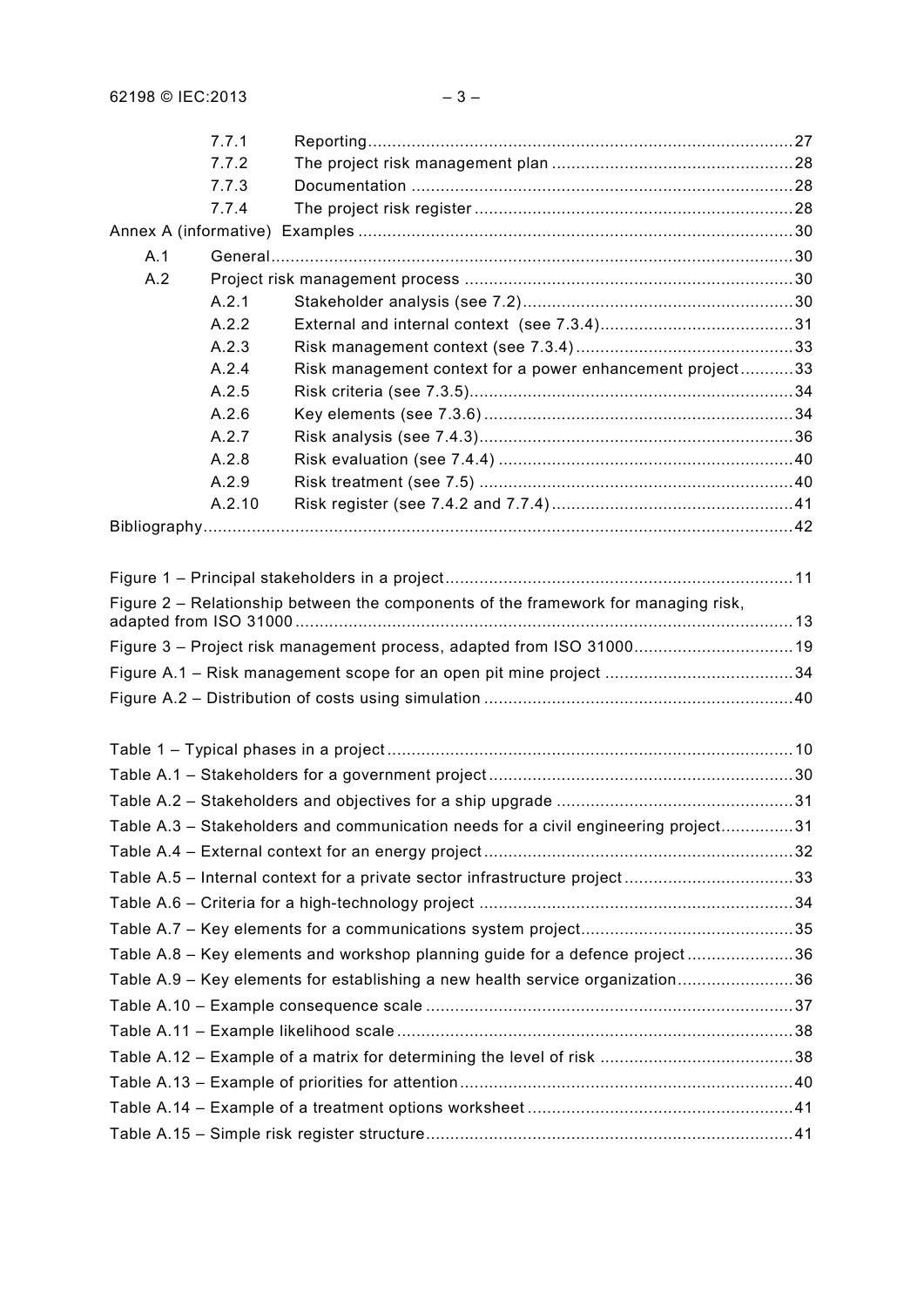## INTERNATIONAL ELECTROTECHNICAL COMMISSION \_\_\_\_\_\_\_\_\_\_\_\_

## **MANAGING RISK IN PROJECTS – APPLICATION GUIDELINES**

## FOREWORD

- <span id="page-3-0"></span>1) The International Electrotechnical Commission (IEC) is a worldwide organization for standardization comprising all national electrotechnical committees (IEC National Committees). The object of IEC is to promote international co-operation on all questions concerning standardization in the electrical and electronic fields. To this end and in addition to other activities, IEC publishes International Standards, Technical Specifications, Technical Reports, Publicly Available Specifications (PAS) and Guides (hereafter referred to as "IEC Publication(s)"). Their preparation is entrusted to technical committees; any IEC National Committee interested in the subject dealt with may participate in this preparatory work. International, governmental and nongovernmental organizations liaising with the IEC also participate in this preparation. IEC collaborates closely with the International Organization for Standardization (ISO) in accordance with conditions determined by agreement between the two organizations.
- 2) The formal decisions or agreements of IEC on technical matters express, as nearly as possible, an international consensus of opinion on the relevant subjects since each technical committee has representation from all interested IEC National Committees.
- 3) IEC Publications have the form of recommendations for international use and are accepted by IEC National Committees in that sense. While all reasonable efforts are made to ensure that the technical content of IEC Publications is accurate, IEC cannot be held responsible for the way in which they are used or for any misinterpretation by any end user.
- 4) In order to promote international uniformity, IEC National Committees undertake to apply IEC Publications transparently to the maximum extent possible in their national and regional publications. Any divergence between any IEC Publication and the corresponding national or regional publication shall be clearly indicated in the latter.
- 5) IEC itself does not provide any attestation of conformity. Independent certification bodies provide conformity assessment services and, in some areas, access to IEC marks of conformity. IEC is not responsible for any services carried out by independent certification bodies.
- 6) All users should ensure that they have the latest edition of this publication.
- 7) No liability shall attach to IEC or its directors, employees, servants or agents including individual experts and members of its technical committees and IEC National Committees for any personal injury, property damage or other damage of any nature whatsoever, whether direct or indirect, or for costs (including legal fees) and expenses arising out of the publication, use of, or reliance upon, this IEC Publication or any other IEC Publications.
- 8) Attention is drawn to the Normative references cited in this publication. Use of the referenced publications is indispensable for the correct application of this publication.
- 9) Attention is drawn to the possibility that some of the elements of this IEC Publication may be the subject of patent rights. IEC shall not be held responsible for identifying any or all such patent rights.

International Standard IEC 62198 has been prepared by IEC technical committee 56: Dependability.

This second edition cancels and replaces the first edition, published in 2001, and constitutes a technical revision.

This edition includes the following significant technical changes with respect to the previous edition:

- a) major restructure and rewrite of the first version;
- b) now aligned with ISO 31000, *Risk management Principles and guidelines.*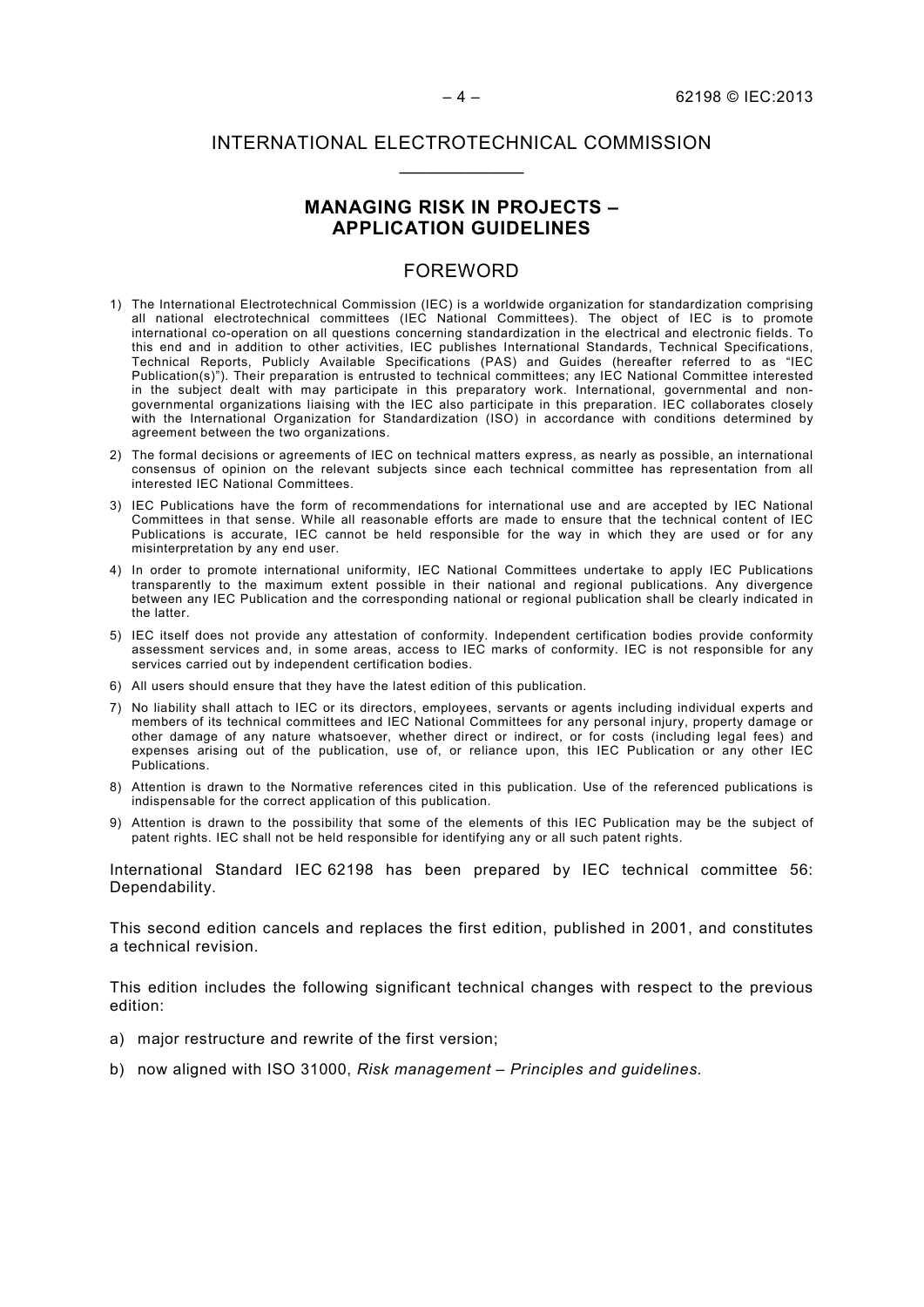The text of this standard is based on the following documents:

| FDIS         | Report on voting |
|--------------|------------------|
| 56/1529/FDIS | 56/1539/RVD      |

Full information on the voting for the approval of this standard can be found in the report on voting indicated in the above table.

This publication has been drafted in accordance with the ISO/IEC Directives, Part 2.

The committee has decided that the contents of this publication will remain unchanged until the stability date indicated on the IEC web site under "http://webstore.iec.ch" in the data related to the specific publication. At this date, the publication will be

- reconfirmed,
- withdrawn,
- replaced by a revised edition, or
- amended.

**IMPORTANT – The 'colour inside' logo on the cover page of this publication indicates that it contains colours which are considered to be useful for the correct understanding of its contents. Users should therefore print this document using a colour printer.**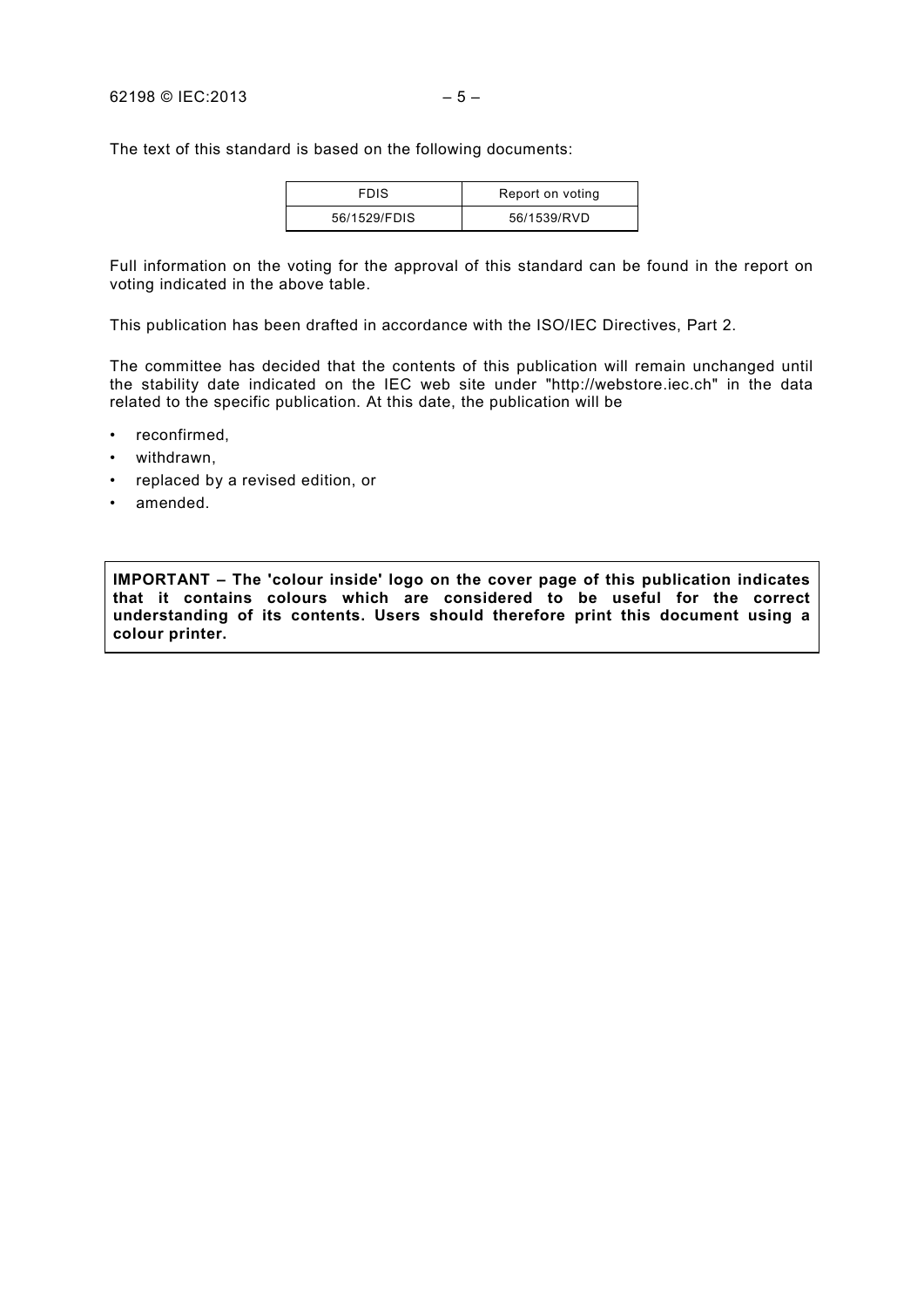## INTRODUCTION

<span id="page-5-0"></span>Every project involves uncertainty and risk. Project risks can be related to the objectives of the project itself or to the objectives of the assets, products or services the project creates. This International Standard provides guidelines for managing risks in a project in a systematic and consistent way.

Risk management includes the coordinated activities to direct and control an organization with regard to risk. ISO 31000, *Risk management – Principles and guidelines*, describes the principles for effective risk management, the framework that provides the foundations and organizational arrangements for designing, implementing, monitoring, reviewing and continually improving risk management throughout an organization and a process for managing risk that can be applied to all types of risk in any organization. This standard shows how those general principles and guidelines apply to managing uncertainty in projects.

This standard is relevant to individuals and organizations concerned with any or all phases in the life cycle of projects. It can also be applied to sub-projects and to sets of inter-related projects and programmes.

The application of this standard needs to be tailored to each specific project. Therefore, it is considered inappropriate to impose a certification system for risk management practitioners.

The guidance provided in this standard is not intended to override existing industry-specific standards, although the guidance can be helpful in such instances.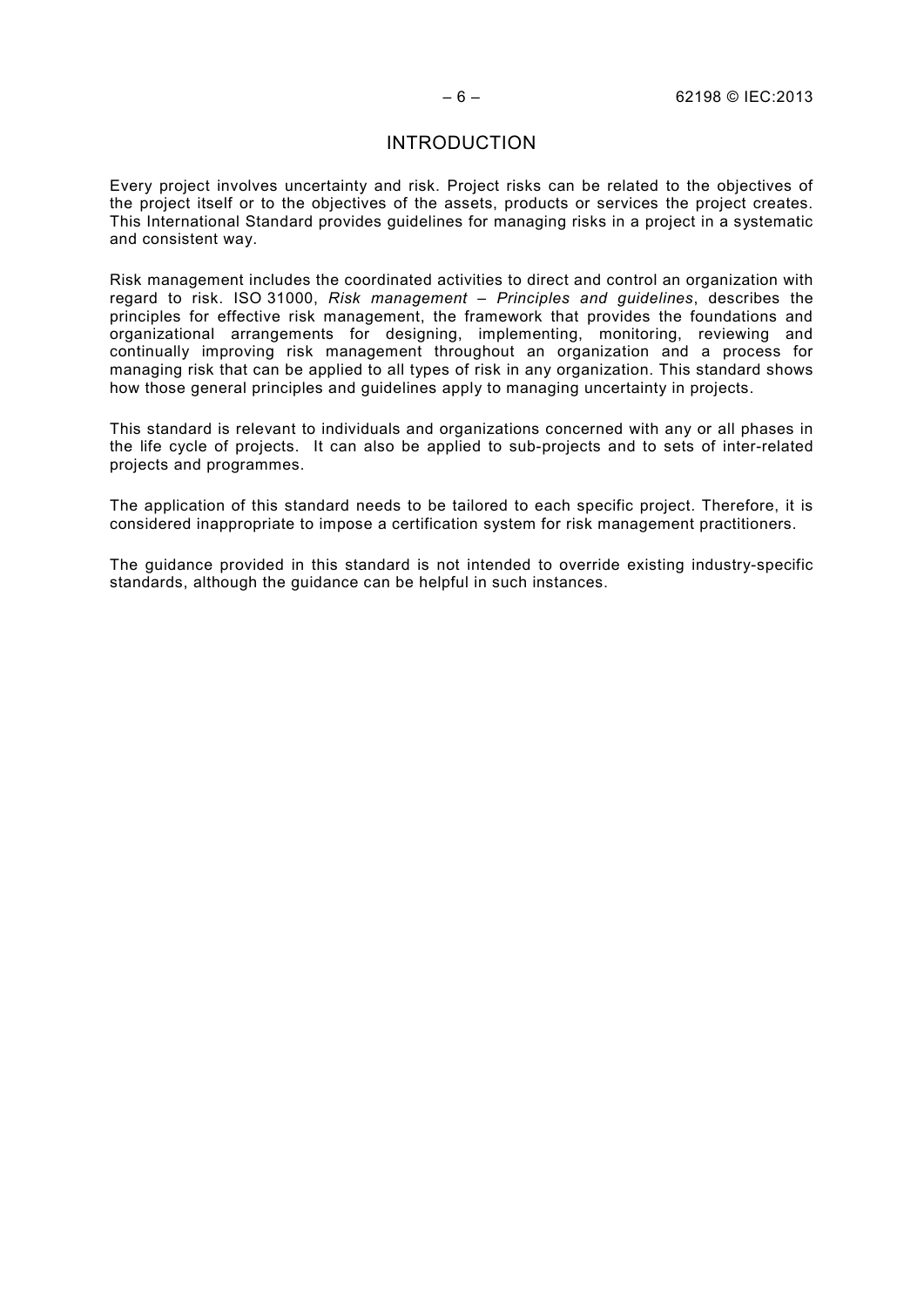# **MANAGING RISK IN PROJECTS – APPLICATION GUIDELINES**

## <span id="page-6-0"></span>**1 Scope**

This International Standard provides principles and generic guidelines on managing risk and uncertainty in projects. In particular it describes a systematic approach to managing risk in projects based on ISO 31000, *Risk management – Principles and guidelines*.

Guidance is provided on the principles for managing risk in projects, the framework and organizational requirements for implementing risk management and the process for conducting effective risk management.

This standard is not intended for the purpose of certification.

## <span id="page-6-1"></span>**2 Normative references**

The following documents, in whole or in part, are normatively referenced in this document and are indispensable for its application. For dated references, only the edition cited applies. For undated references, the latest edition of the referenced document (including any amendments) applies.

<span id="page-6-2"></span>ISO 31000, *Risk management – Principles and guidelines*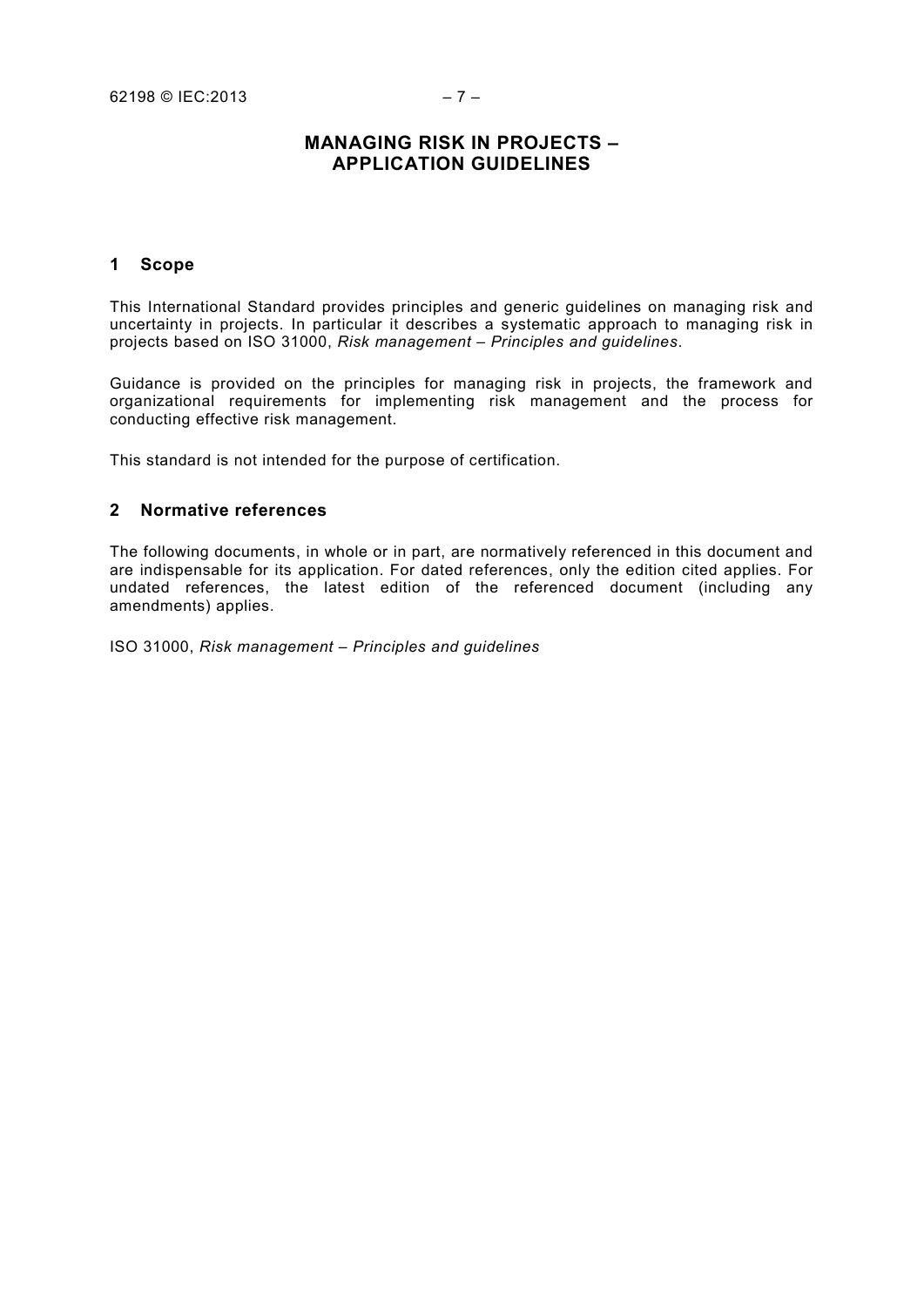# SOMMAIRE

| 1              |     |       |                                                                       |  |
|----------------|-----|-------|-----------------------------------------------------------------------|--|
| $\overline{2}$ |     |       |                                                                       |  |
| 3              |     |       |                                                                       |  |
| 4              |     |       |                                                                       |  |
| 5              |     |       |                                                                       |  |
| 6              |     |       | Cadre organisationnel du management des risques liés à un projet55    |  |
|                | 6.1 |       |                                                                       |  |
|                | 6.2 |       |                                                                       |  |
|                | 6.3 |       | Conception du cadre organisationnel de management des risques liés au |  |
|                |     |       |                                                                       |  |
|                |     | 6.3.1 |                                                                       |  |
|                |     | 6.3.2 | Mise en place d'une politique de management des risques liés          |  |
|                |     | 6.3.3 |                                                                       |  |
|                |     | 6.3.4 | Intégration aux processus de gestion de projet59                      |  |
|                |     | 6.3.5 |                                                                       |  |
|                |     | 6.3.6 | Mise en place de mécanismes de communication et de                    |  |
|                |     | 6.3.7 | Mise en place de mécanismes de communication et de                    |  |
|                | 6.4 |       | Mise en œuvre du management des risques liés à un projet 60           |  |
|                |     | 6.4.1 | Mise en œuvre du cadre organisationnel de management des              |  |
|                |     | 6.4.2 | Mise en œuvre d'un processus de management des risques                |  |
|                | 6.5 |       | Surveillance et revue du cadre organisationnel de management des      |  |
|                | 6.6 |       | Amélioration continue du cadre organisationnel de management des      |  |
| 7              |     |       |                                                                       |  |
|                | 7.1 |       |                                                                       |  |
|                | 7.2 |       |                                                                       |  |
|                | 7.3 |       |                                                                       |  |
|                |     | 7.3.1 |                                                                       |  |
|                |     | 7.3.2 |                                                                       |  |
|                |     | 7.3.3 |                                                                       |  |
|                |     | 7.3.4 | Etablissement du contexte du processus de management des              |  |
|                |     | 7.3.5 |                                                                       |  |
|                |     | 7.3.6 |                                                                       |  |
|                | 7.4 |       |                                                                       |  |
|                |     | 7.4.1 |                                                                       |  |
|                |     | 7.4.2 |                                                                       |  |
|                |     | 7.4.3 |                                                                       |  |
|                |     | 7.4.4 |                                                                       |  |
|                | 7.5 |       |                                                                       |  |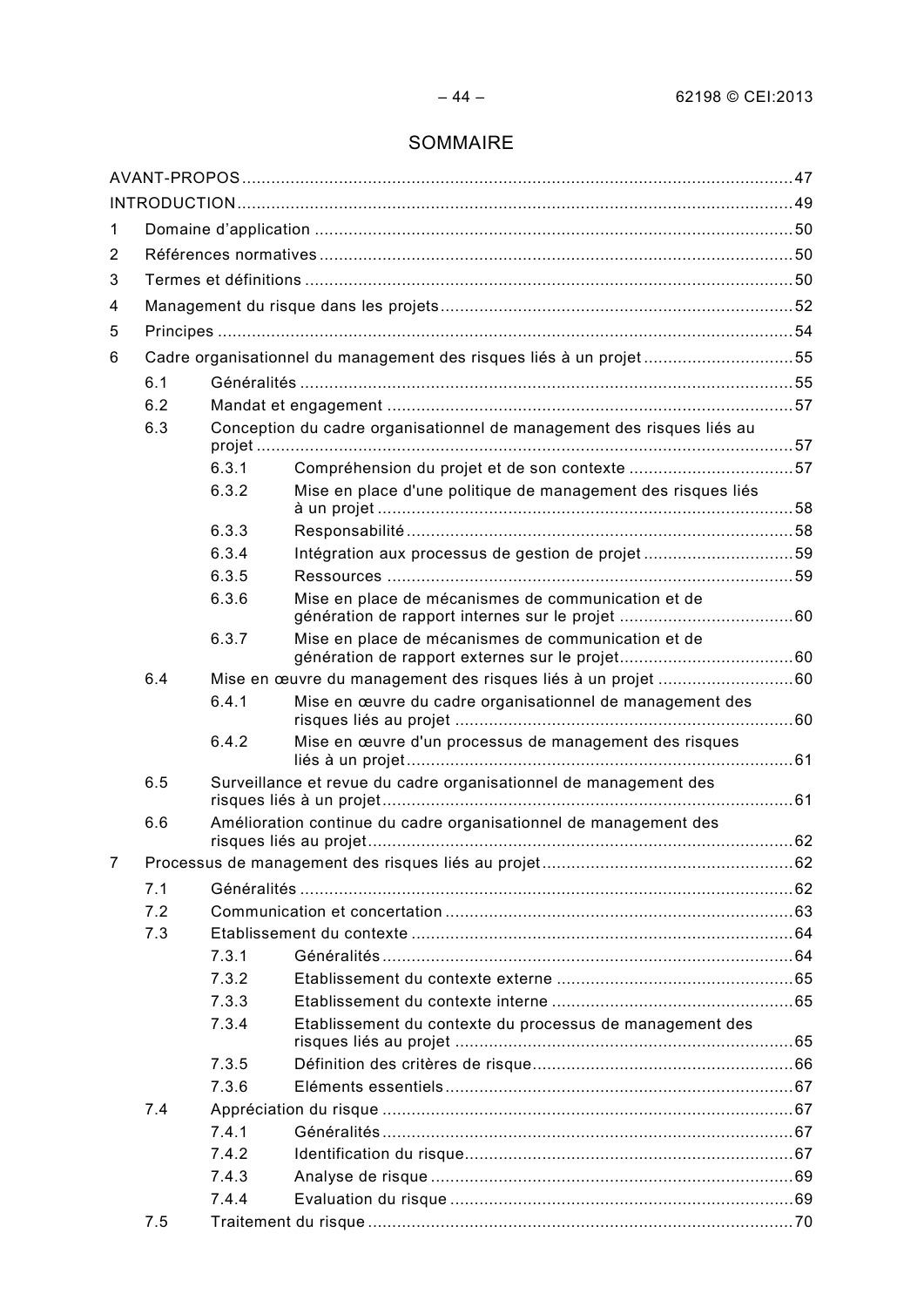|                                                                                 | 7.5.1                                                              |                                                                                         |  |
|---------------------------------------------------------------------------------|--------------------------------------------------------------------|-----------------------------------------------------------------------------------------|--|
|                                                                                 | 7.5.2                                                              |                                                                                         |  |
|                                                                                 | 7.5.3                                                              |                                                                                         |  |
| 7.6                                                                             |                                                                    |                                                                                         |  |
| 7.7                                                                             | Enregistrement et rapport d'un processus de management des risques |                                                                                         |  |
|                                                                                 |                                                                    |                                                                                         |  |
|                                                                                 | 7.7.1                                                              |                                                                                         |  |
|                                                                                 | 7.7.2                                                              |                                                                                         |  |
|                                                                                 | 7.7.3                                                              |                                                                                         |  |
|                                                                                 | 7.7.4                                                              |                                                                                         |  |
|                                                                                 |                                                                    |                                                                                         |  |
| A.1                                                                             |                                                                    |                                                                                         |  |
| A.2                                                                             |                                                                    |                                                                                         |  |
|                                                                                 | A.2.1                                                              |                                                                                         |  |
|                                                                                 | A.2.2                                                              |                                                                                         |  |
|                                                                                 | A.2.3                                                              |                                                                                         |  |
|                                                                                 | A.2.4                                                              | Contexte de management des risques dans le cadre d'un                                   |  |
|                                                                                 | A.2.5                                                              |                                                                                         |  |
|                                                                                 | A.2.6                                                              |                                                                                         |  |
|                                                                                 | A.2.7                                                              |                                                                                         |  |
|                                                                                 | A.2.8                                                              |                                                                                         |  |
|                                                                                 | A.2.9                                                              |                                                                                         |  |
|                                                                                 | A.2.10                                                             |                                                                                         |  |
|                                                                                 |                                                                    |                                                                                         |  |
|                                                                                 |                                                                    |                                                                                         |  |
|                                                                                 |                                                                    |                                                                                         |  |
|                                                                                 |                                                                    | Figure 2 - Relations entre les composants du cadre organisationnel de management        |  |
|                                                                                 |                                                                    | Figure 3 – Projet de processus de management des risques, adapté de l'ISO 31000 63      |  |
|                                                                                 |                                                                    | Figure A.1 - Domaine d'application du management des risques dans le cadre d'un         |  |
|                                                                                 |                                                                    |                                                                                         |  |
|                                                                                 |                                                                    |                                                                                         |  |
|                                                                                 |                                                                    |                                                                                         |  |
|                                                                                 |                                                                    |                                                                                         |  |
|                                                                                 |                                                                    |                                                                                         |  |
|                                                                                 |                                                                    | Tableau A.3 - Parties-prenantes et besoins en communication dans le cadre d'un          |  |
|                                                                                 |                                                                    | Tableau A.4 - Contexte externe dans le cadre d'un projet énergétique 77                 |  |
|                                                                                 |                                                                    |                                                                                         |  |
|                                                                                 |                                                                    | Tableau A.5 – Contexte interne dans le cadre d'un projet d'infrastructure dans le       |  |
|                                                                                 |                                                                    |                                                                                         |  |
| Tableau A.7 - Eléments essentiels pour un projet de système de communication 81 |                                                                    |                                                                                         |  |
|                                                                                 |                                                                    | Tableau A.8 - Eléments essentiels et guide de planification d'atelier pour un projet de |  |
|                                                                                 |                                                                    | Tableau A.9 - Eléments essentiels permettant d'établir une nouvelle organisation de     |  |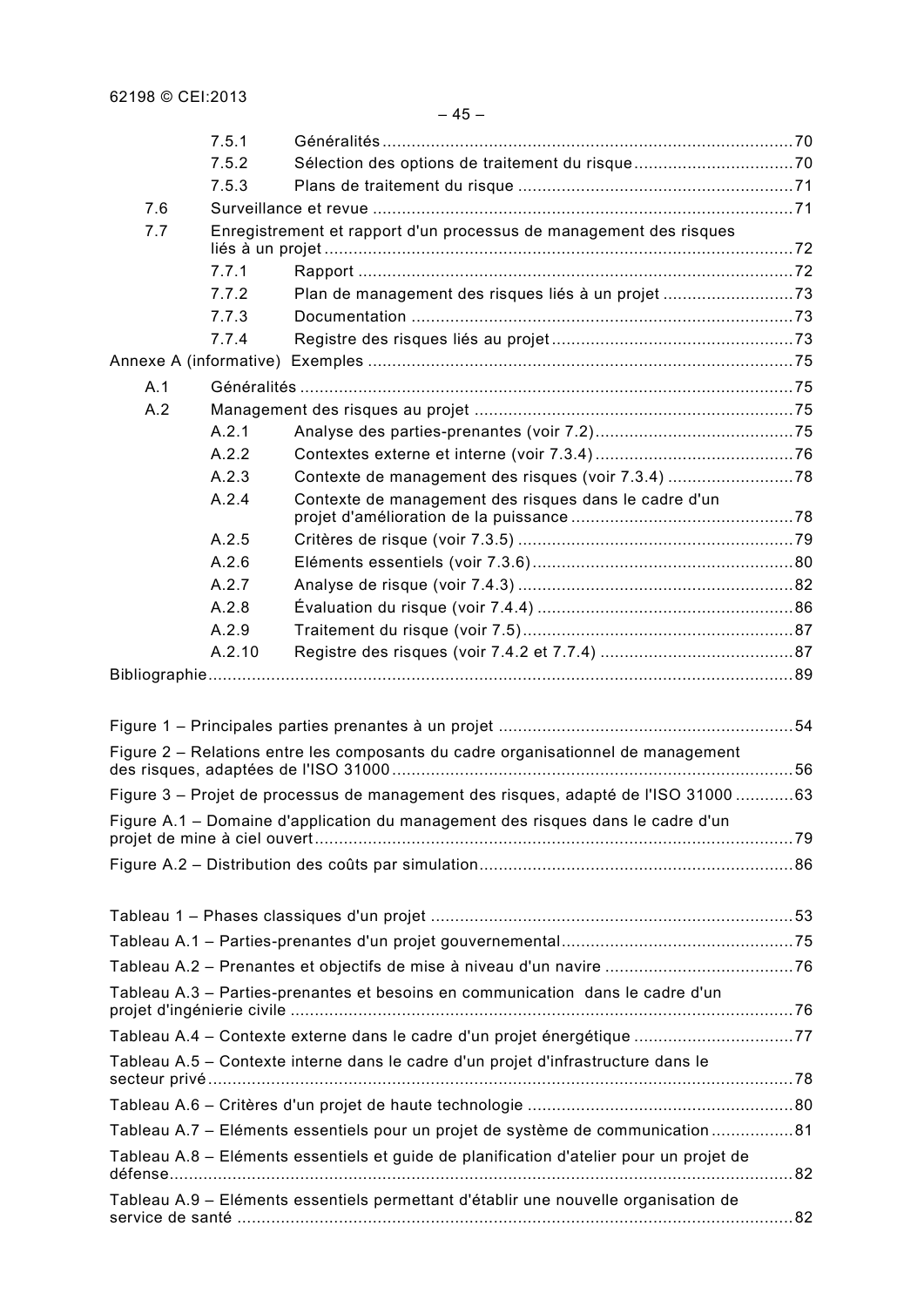| Tableau A.12 – Exemple de matrice permettant de déterminer le niveau de risque 84 |  |
|-----------------------------------------------------------------------------------|--|
|                                                                                   |  |
|                                                                                   |  |
|                                                                                   |  |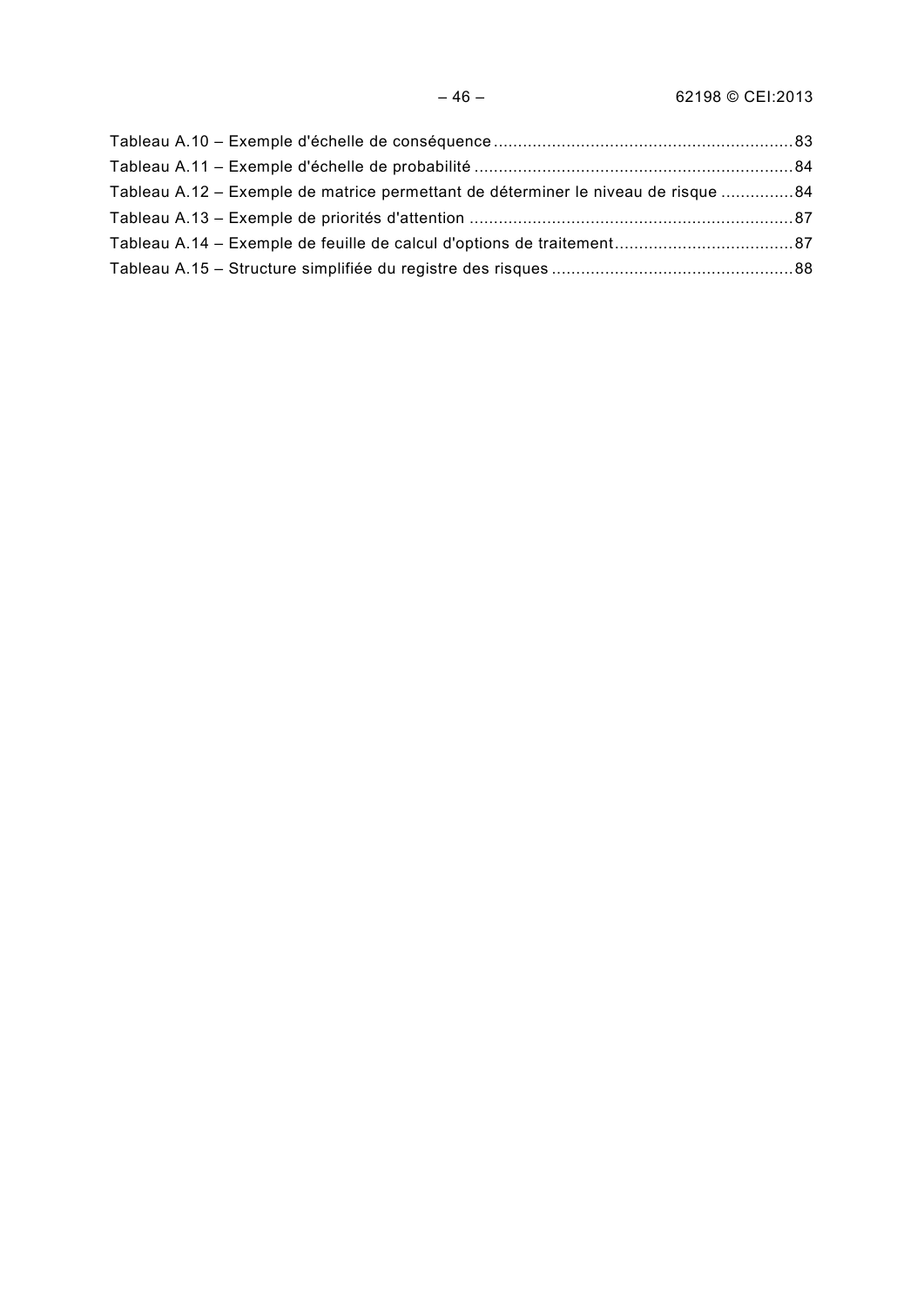# COMMISSION ÉLECTROTECHNIQUE INTERNATIONALE \_\_\_\_\_\_\_\_\_\_\_\_

## **GESTION DES RISQUES LIÉS À UN PROJET – LIGNES DIRECTRICES POUR L'APPLICATION**

## AVANT-PROPOS

- <span id="page-10-0"></span>1) La Commission Electrotechnique Internationale (CEI) est une organisation mondiale de normalisation composée de l'ensemble des comités électrotechniques nationaux (Comités nationaux de la CEI). La CEI a pour objet de favoriser la coopération internationale pour toutes les questions de normalisation dans les domaines de l'électricité et de l'électronique. A cet effet, la CEI – entre autres activités – publie des Normes internationales, des Spécifications techniques, des Rapports techniques, des Spécifications accessibles au public (PAS) et des Guides (ci-après dénommés "Publication(s) de la CEI"). Leur élaboration est confiée à des comités d'études, aux travaux desquels tout Comité national intéressé par le sujet traité peut participer. Les organisations internationales, gouvernementales et non gouvernementales, en liaison avec la CEI, participent également aux travaux. La CEI collabore étroitement avec l'Organisation Internationale de Normalisation (ISO), selon des conditions fixées par accord entre les deux organisations.
- 2) Les décisions ou accords officiels de la CEI concernant les questions techniques représentent, dans la mesure du possible, un accord international sur les sujets étudiés, étant donné que les Comités nationaux de la CEI intéressés sont représentés dans chaque comité d'études.
- 3) Les Publications de la CEI se présentent sous la forme de recommandations internationales et sont agréées comme telles par les Comités nationaux de la CEI. Tous les efforts raisonnables sont entrepris afin que la CEI s'assure de l'exactitude du contenu technique de ses publications; la CEI ne peut pas être tenue responsable de l'éventuelle mauvaise utilisation ou interprétation qui en est faite par un quelconque utilisateur final.
- 4) Dans le but d'encourager l'uniformité internationale, les Comités nationaux de la CEI s'engagent, dans toute la mesure possible, à appliquer de façon transparente les Publications de la CEI dans leurs publications nationales et régionales. Toutes divergences entre toutes Publications de la CEI et toutes publications nationales ou régionales correspondantes doivent être indiquées en termes clairs dans ces dernières.
- 5) La CEI elle-même ne fournit aucune attestation de conformité. Des organismes de certification indépendants fournissent des services d'évaluation de conformité et, dans certains secteurs, accèdent aux marques de conformité de la CEI. La CEI n'est responsable d'aucun des services effectués par les organismes de certification indépendants.
- 6) Tous les utilisateurs doivent s'assurer qu'ils sont en possession de la dernière édition de cette publication.
- 7) Aucune responsabilité ne doit être imputée à la CEI, à ses administrateurs, employés, auxiliaires ou mandataires, y compris ses experts particuliers et les membres de ses comités d'études et des Comités nationaux de la CEI, pour tout préjudice causé en cas de dommages corporels et matériels, ou de tout autre dommage de quelque nature que ce soit, directe ou indirecte, ou pour supporter les coûts (y compris les frais de justice) et les dépenses découlant de la publication ou de l'utilisation de cette Publication de la CEI ou de toute autre Publication de la CEI, ou au crédit qui lui est accordé.
- 8) L'attention est attirée sur les références normatives citées dans cette publication. L'utilisation de publications référencées est obligatoire pour une application correcte de la présente publication.
- 9) L'attention est attirée sur le fait que certains des éléments de la présente Publication de la CEI peuvent faire l'objet de droits de brevet. La CEI ne saurait être tenue pour responsable de ne pas avoir identifié de tels droits de brevets et de ne pas avoir signalé leur existence.

La Norme internationale CEI 62198 a été établie par le comité d'études 56 de la CEI: Sûreté de fonctionnement.

Cette deuxième édition annule et remplace la première édition, parue en 2001, et constitue une révision technique.

Cette deuxième édition inclut les modifications techniques majeures suivantes par rapport à l'édition précédente:

- a) une restructuration majeure de la première version;
- b) maintenant aligné avec l'ISO 31000, *Management du risque Principes et lignes directrices.*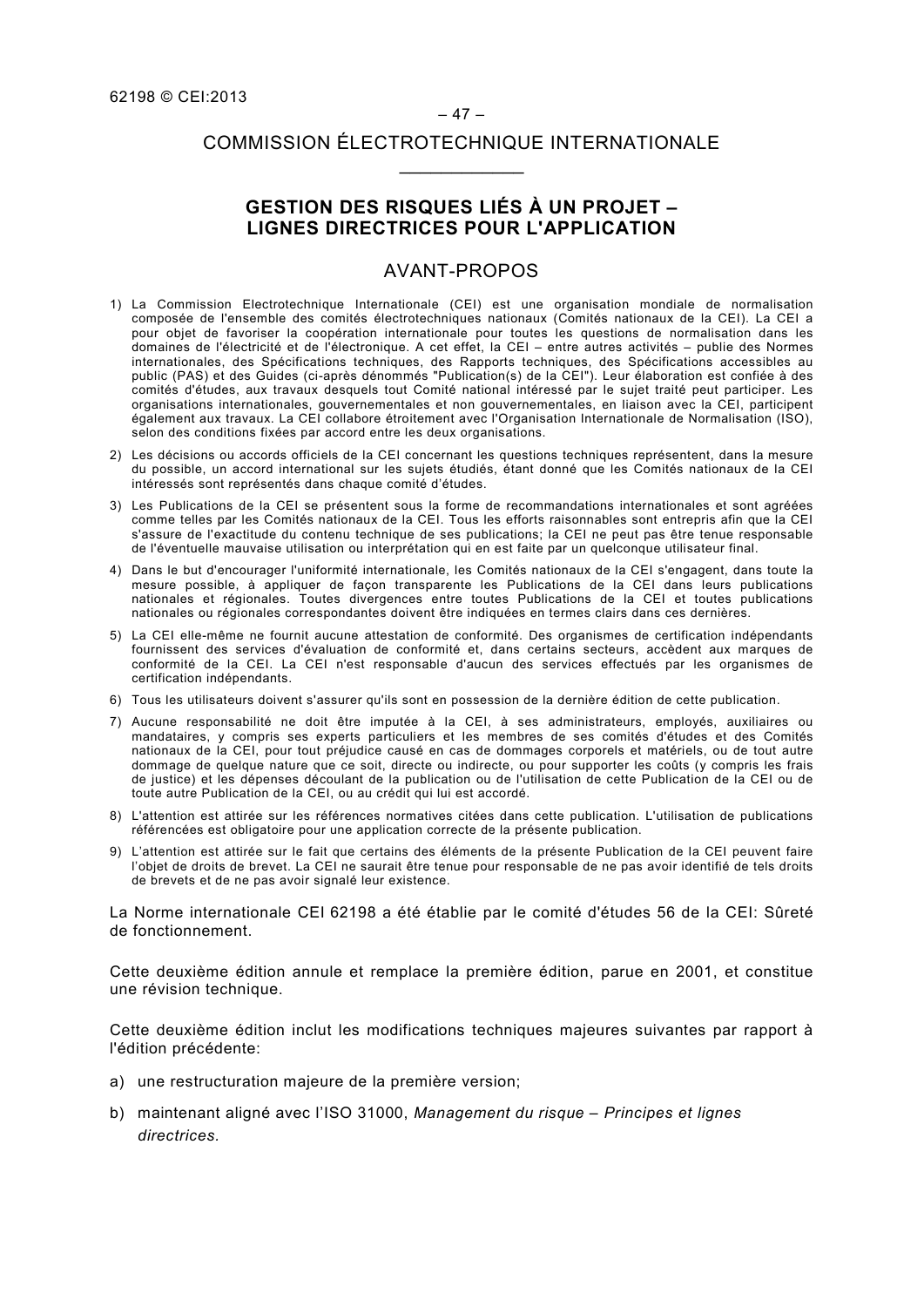Le texte de cette norme est issu des documents suivants:

| <b>FDIS</b>  | Rapport de vote |
|--------------|-----------------|
| 56/1529/FDIS | 56/1539/RVD     |

Le rapport de vote indiqué dans le tableau ci-dessus donne toute information sur le vote ayant abouti à l'approbation de cette norme.

Cette publication a été rédigée selon les Directives ISO/CEI, Partie 2.

Le comité a décidé que le contenu de cette publication ne sera pas modifié avant la date de stabilité indiquée sur le site web de la CEI sous "http://webstore.iec.ch" dans les données relatives à la publication recherchée. A cette date, la publication sera

- reconduite,
- supprimée,
- remplacée par une édition révisée, ou
- amendée.

**IMPORTANT – Le logo "colour inside" qui se trouve sur la page de couverture de cette publication indique qu'elle contient des couleurs qui sont considérées comme utiles à une bonne compréhension de son contenu. Les utilisateurs devraient, par conséquent, imprimer cette publication en utilisant une imprimante couleur.**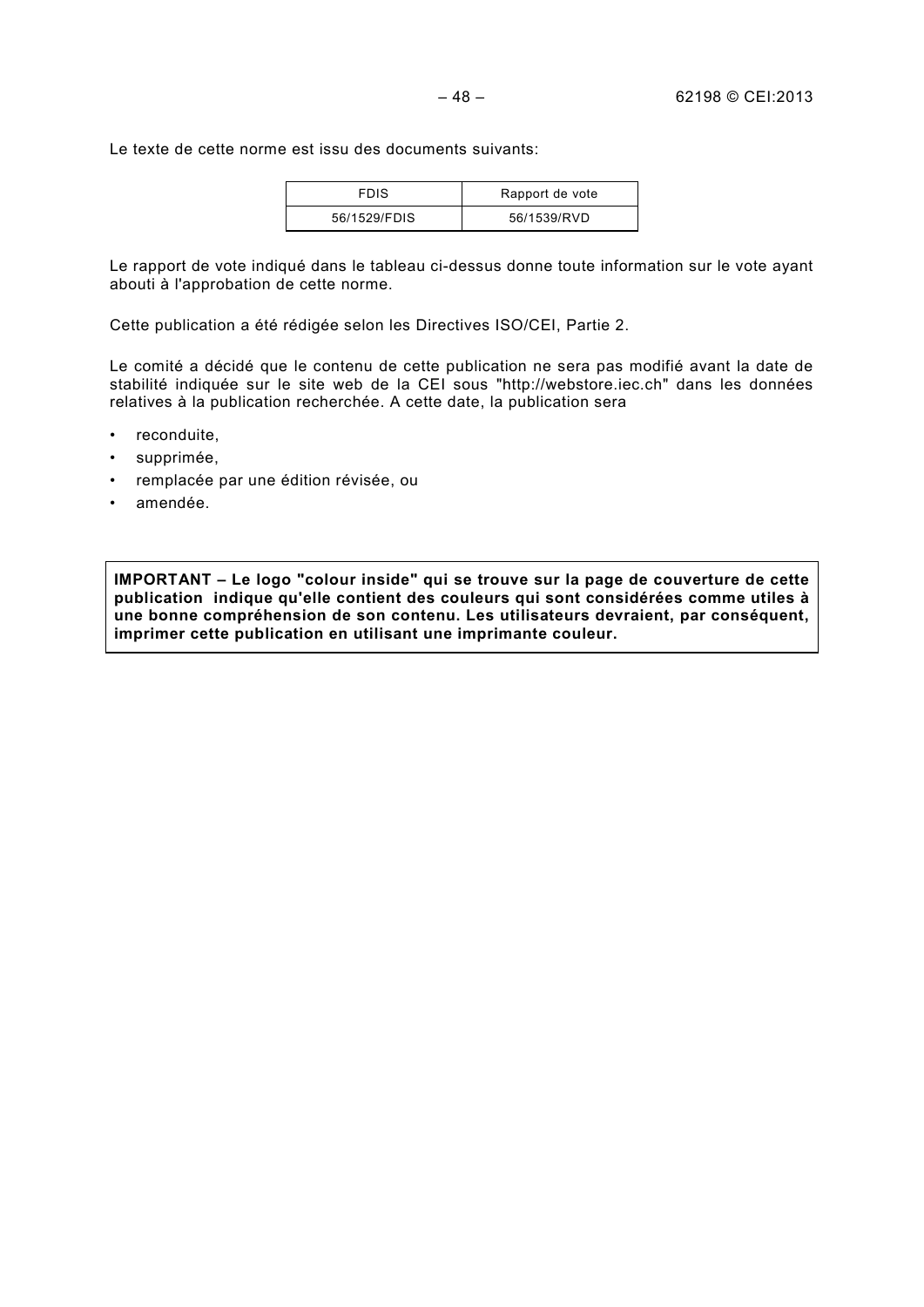## INTRODUCTION

<span id="page-12-0"></span>Chaque projet implique un certain niveau d'incertitude et de risque. Ces risques peuvent être liés aux objectifs du projet lui-même ou à ceux des actifs, produits ou services que crée le projet. La présente Norme internationale donne les lignes directrices pour une gestion systématique et cohérente des risques.

Le management du risque inclut les activités coordonnées dans le but de diriger et piloter un organisme vis-à-vis du risque. L'ISO 31000, *Management du risque – Principes et lignes directrices*, décrit les principes relatifs à une gestion efficace du risque, offre un cadre établissant les fondements et dispositions organisationnelles présidant à la conception, la mise en œuvre, la surveillance, la revue et l'amélioration continue du management du risque dans tout l'organisme, et définit un processus de management du risque applicable à tous les types de risque dans une organisation. La présente norme indique dans quelle mesure ces principes et lignes directrices s'appliquent à la gestion de l'incertitude dans les projets.

La présente norme s'adresse aux individus et organisations impliqués dans tout ou partie des phases du cycle de vie d'un projet. Elle peut également s'appliquer aux sous-projets et ensembles de projets et de programmes étroitement liés.

L'application de la présente norme nécessite d'être adaptée à chaque projet spécifique. Par conséquent, il est considéré comme totalement inapproprié d'imposer une procédure de certification aux acteurs de la gestion de risque.

Les lignes directrices indiquées dans la présente norme n'ont pas pour objet de remplacer les normes spécifiques au secteur industriel existantes, même si elles peuvent s'avérer utiles dans ces cas précis.